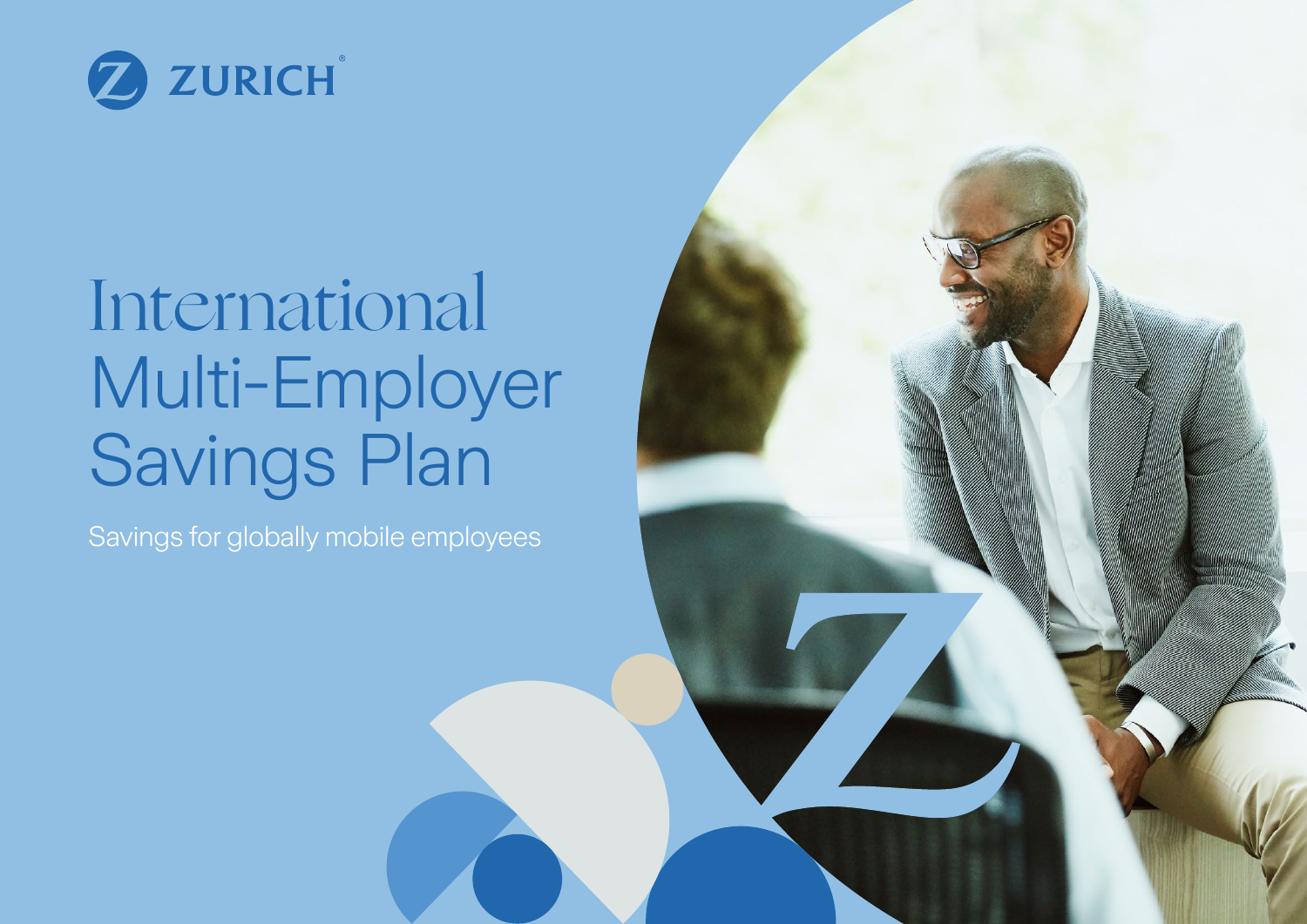

The International Multi-Employer Savings Plan (IMSP) offers a simple, easy to use and costeffective solution for companies looking to provide long term savings for small groups of globally mobile employees, expatriates and third country nationals that can't typically access bespoke International Pension Plan type arrangements.

#### **About Us**

The IMSP is an Isle of Man based savings plan set up as a master trust arrangement. The IMSP allows multiple sponsoring employers to be included in the master trust, whilst being segregated from other employer and plan members.

The IMSP provides access to multi-currency options, institutionally priced funds, professional trustee services and support, and online administration, without the employer having to set up a bespoke arrangement.

Once the employer has joined the IMSP, plan members will each have their own Retirement Account, which they retain regardless of location – avoiding the problems of having multiple retirement savings plans in several countries all with different social labour laws, restrictions on contributions, limited investment options and the risk of local currency movements.

Although there is no tax payable within the IMSP, when plan members receive a lump sum or regular payment at end of service or retirement, they may be subject to tax on these payments in their host country.

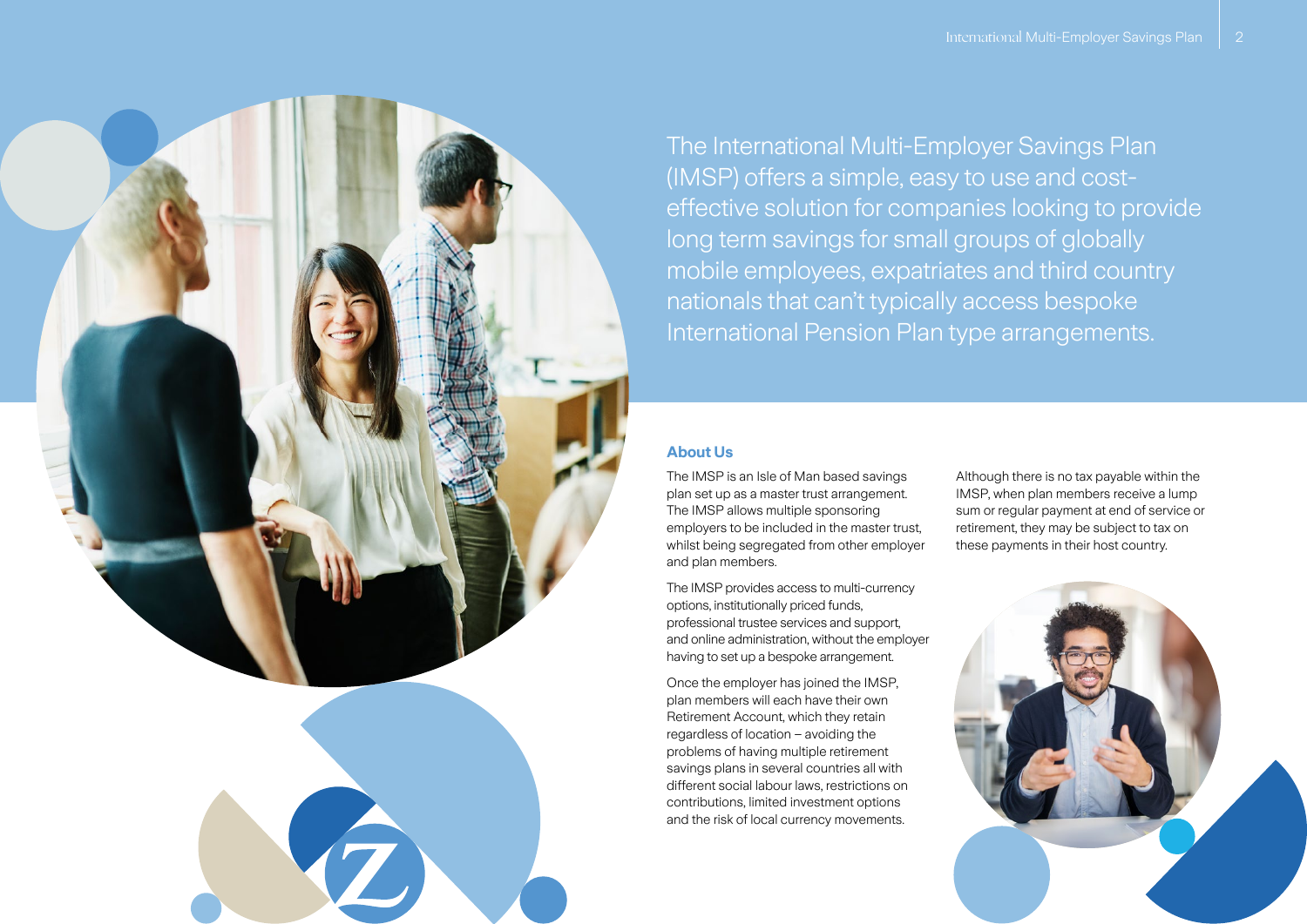# Features

## **Multi-currency options** 01 02

The IMSP can be set up in any of eleven currencies (Australian dollar, Euro, Hong Kong dollar, Japanese yen, Norwegian krone, Singapore dollar, Swedish krona, Swiss franc, Sterling, United Arab Emirates dirham, US dollar) and benefits can be paid in any freely convertible currency anywhere in the world. This helps companies set up their plan to match the geographical location of the head office, subsidiary offices and individual locations.

Each plan member's Retirement Account can be configured in the same currency in which their contributions will be paid and in which they will invest. For example, plan member's may have accounts denominated in Euro, Sterling, US dollar and United Arab Emirates dirham according to their locations and payroll currency.

### **Investment options**

The IMSP investment options are centred on Zurich Risk Profile Funds. These are a range of five risk-rated portfolios based on Vanguard's index-tracking funds. The funds offer a low-cost, straightforward and diversified investment solution which provides excellent value for plan members based on a number of investment best practices including:

- Broad diversification
- Automatic rebalancing and transparency, which carefully balance risk, return and cost
- The cost advantages of passive indexing

Available in a choice of three currencies – US dollar, Euro and Sterling, the funds offer a mix of equity and fixed-income investments. Each fund features a different asset allocation, to align with a range of investor risk profiles, from 20% equities and 80% bonds through to 100% equities. Plan members can use the Zurich Risk Profile Funds individually, or in a combination to suit their individual investment requirements.

#### **Trust**

The trustee services for the IMSP are provided by Boal & Co (Pensions) Ltd (Boal & Co). Boal & Co have specifically designed an IMSP trust solution and provide the following services:

- A standard trust deed.
- Maintenance of the plan in accordance with the trust rules and for the benefit of the plan members.
- Maintenance of trust records.
- Oversight of the beneficiary nomination.
- Oversight of the benefit distribution.
- 'Tax-exempt' registration with the Isle of Man income tax division.
- Approval of the plan under the Retirement Benefit Schemes Act 2000, a unique, robust and flexible regulatory structure.
- Literature, forms and clearly defined procedures between the employer, Zurich and Boal & Co.

### **Zurich Lifeprofile**

Plan members can also choose a 'lifestyling' investment option that allows investment in growth assets such as equities during the early years of their plan, moving them gradually into more secure assets, such as fixed interest, in later years.

This option is useful because the level of risk plan members are comfortable with, the level of investment growth and the income they require are likely to change throughout the different stages of life.

**[To read more about the Zurich](https://www.zurichinternational.com/risk-profile-funds)**   $\sum$ **Risk Profile funds click here:** 

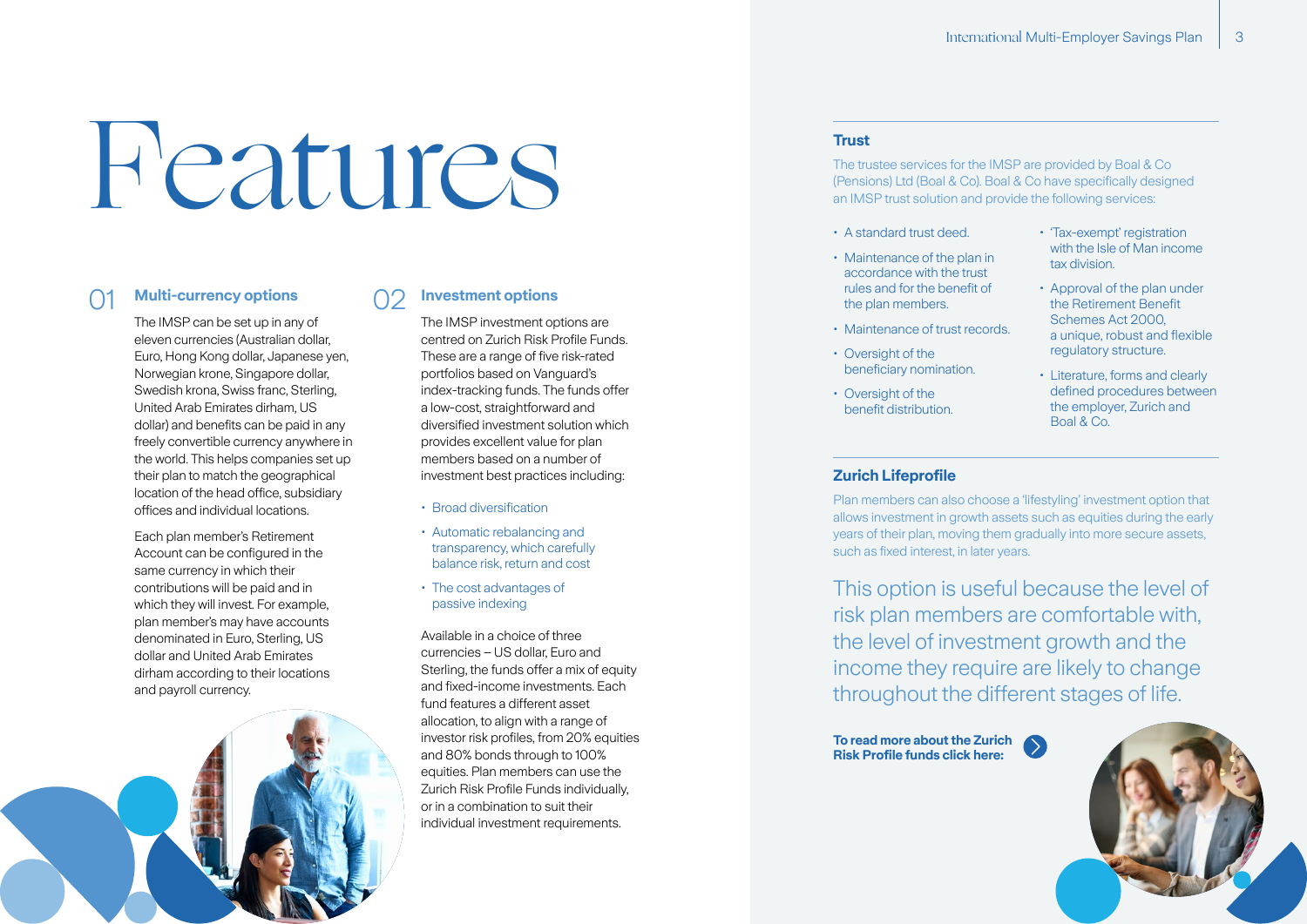## **Accessible anywhere and anytime** 03

Administrators can keep in touch with the plan(s) they manage and carry out the day-to-day transactions via Zurich International online (ZIO). ZIO provides round-the-clock, password-protected access for plan administrators, tiered access levels, so that local administrators can only view and manage those member accounts for which they are responsible.

Plan members can view and manage their plan via ZIO and also use the ZIO Members App. The ZIO Members App is available anyway they choose, via Smartphone or tablet. Whenever and wherever they need.

ZIO enables administrators to do all this:

- Add new members and manage existing ones
- Amend plan contributions
- See plan summaries
- Review beneficiaries
- Manage the leavers' process
- Pre-approve withdrawals
- Authorise online transactions

## **Comprehensive fund information and analysis** 04

Plan administrators and members can track the Zurich Risk Profile funds through the IMSP Fund Centre, which provides;

- Details of fund prices, charges and various risk rating analysis tools
- Fact sheets including performance and holdings data that can be viewed online or printed
- A charting tool that enables members to chart the performance of individual funds against selected indices, sectors and funds.

|  | $\bigcirc$ Charges - Simple, low cost and transparent |  |  |  |  |  |
|--|-------------------------------------------------------|--|--|--|--|--|
|--|-------------------------------------------------------|--|--|--|--|--|

| <b>Zurich Charges</b>                                         | <b>Amount</b>                                                                                                                                                                                                                              |  |  |  |
|---------------------------------------------------------------|--------------------------------------------------------------------------------------------------------------------------------------------------------------------------------------------------------------------------------------------|--|--|--|
| Plan administration                                           | 1% of the total funds under<br>administration each year                                                                                                                                                                                    |  |  |  |
| <b>Plan Member administration</b>                             | USD 60 per plan member each year                                                                                                                                                                                                           |  |  |  |
| Zurich Risk Profile Funds<br>including the Zurich Lifeprofile | 0.24% total expenses ratio (TER).                                                                                                                                                                                                          |  |  |  |
| Foreign exchange                                              | Bloomberg mid-rate adjusted by 0.175%<br>FX transactions obtain Bloomberg<br>mid-rate at 12.00pm each working day.<br>These rates are adjusted by 0.175%<br>and then used as the basis of all FX<br>transactions for the next working day. |  |  |  |
| Switching and redirection<br>of contributions                 | Nil                                                                                                                                                                                                                                        |  |  |  |
| Withdrawal                                                    | Nil                                                                                                                                                                                                                                        |  |  |  |
| <b>Charges from external providers</b>                        | <b>Amount</b>                                                                                                                                                                                                                              |  |  |  |
| <b>Boal &amp; Co trust services</b>                           | USD 60 per plan member each year                                                                                                                                                                                                           |  |  |  |
|                                                               | 0.1% of the total funds under                                                                                                                                                                                                              |  |  |  |

All charges are taken monthly by unit deduction from the plan member account apart from fund charges, which are reflected in the unit price for the funds.



administration each year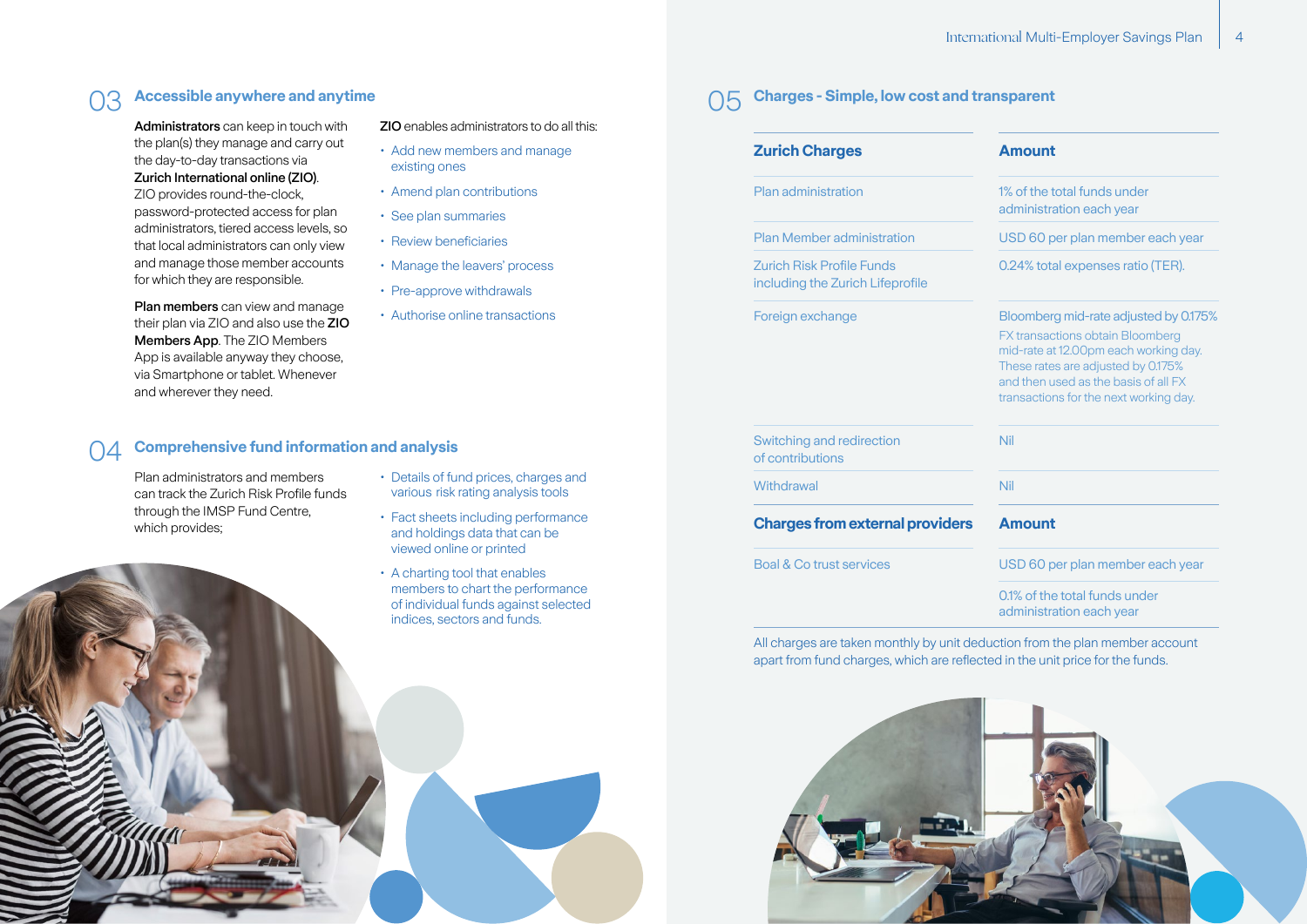

## **Boal & Co (Pensions) Ltd**

Boal & Co is an Independent Trustee to the IMSP. Boal & Co are an Isle of Man based company registered with the IOMFSA.

## Protect the interests of the plan members

Boal & Co has a legal responsibility to provide independent oversight, ensure that the IMSP is administered in accordance with the governing regulations and the Trust Deed and IMSP Rules and protect the interests of the plan members.

In addition, under the Isle of Man regulations, the IMSP is required to have a Recognised Scheme **Administrator** 

Boal & Co, a Professional Schemes Administrator, also fulfils this role.

## **The strength, security and experience of Zurich International Life Limited**

Zurich International Life Limited has been helping companies provide international retirement benefits for their members for nearly 40 years. We currently have over 800 corporate savings plan, with over 100,000 plan members, ranging in size from single member plans to those with several thousand members. As a result of this experience, and by seeking and acting on feedback from our customers, we are able to develop practical solutions that people value.



Since the launch of our first corporate savings plan, we have continued to provide flexible, tailored retirement savings solutions to some of the world's best-known companies. The IMSP is based on the award-winning International Pension Plan.

### **The benefit of our legal jurisdiction**

Zurich International Life Limited is located in the Isle of Man, recognised for its political stability, transparency and financial supervision, including strong regulatory controls and policyholder protection measures.

Zurich International Life Limited is registered under UAE Federal Law Number 6 of 2007 as a branch of foreign company, and its products and activities in the UAE are governed by such law. All insurance companies licensed in the UAE have to be authorised and are regulated by the UAE Central Bank.

All life assurance companies based on the Island have to be authorised and are closely regulated by the Isle of Man Financial Services Authority (IOMFSA), which imposes detailed reporting requirements. The Isle of Man is included within the OECD's 'white list' of jurisdictions that are deemed to be co-operative, transparent and internationally responsible.

### **Planholder protection**

Investors receive worldwide protection through the Isle of Man's Life Assurance (Compensation of Policyholders) Regulations 1991 regardless of residency. In the event of insolvency, planholders of the company are entitled to claim compensation of up to 90% of the liability of their plan under the Isle of Man regulations. The protection only applies to the solvency of Zurich International Life Limited and does not extend to protecting the value of assets held within any investment choices linked to the IMSP.

Zurich International Life Limited is a subsidiary of Zurich Insurance Company Ltd. As at November 2021 Zurich Insurance Company Ltd is rated AA by Standard and Poors\*. A Standard and Poor's insurer financial strength rating is a current opinion of the financial security characteristics of an organisation with respect to its ability to pay under its insurance policies and contracts in accordance with their terms and conditions.

\*Source:<https://www.zurich.com/en/investor-relations/ratings>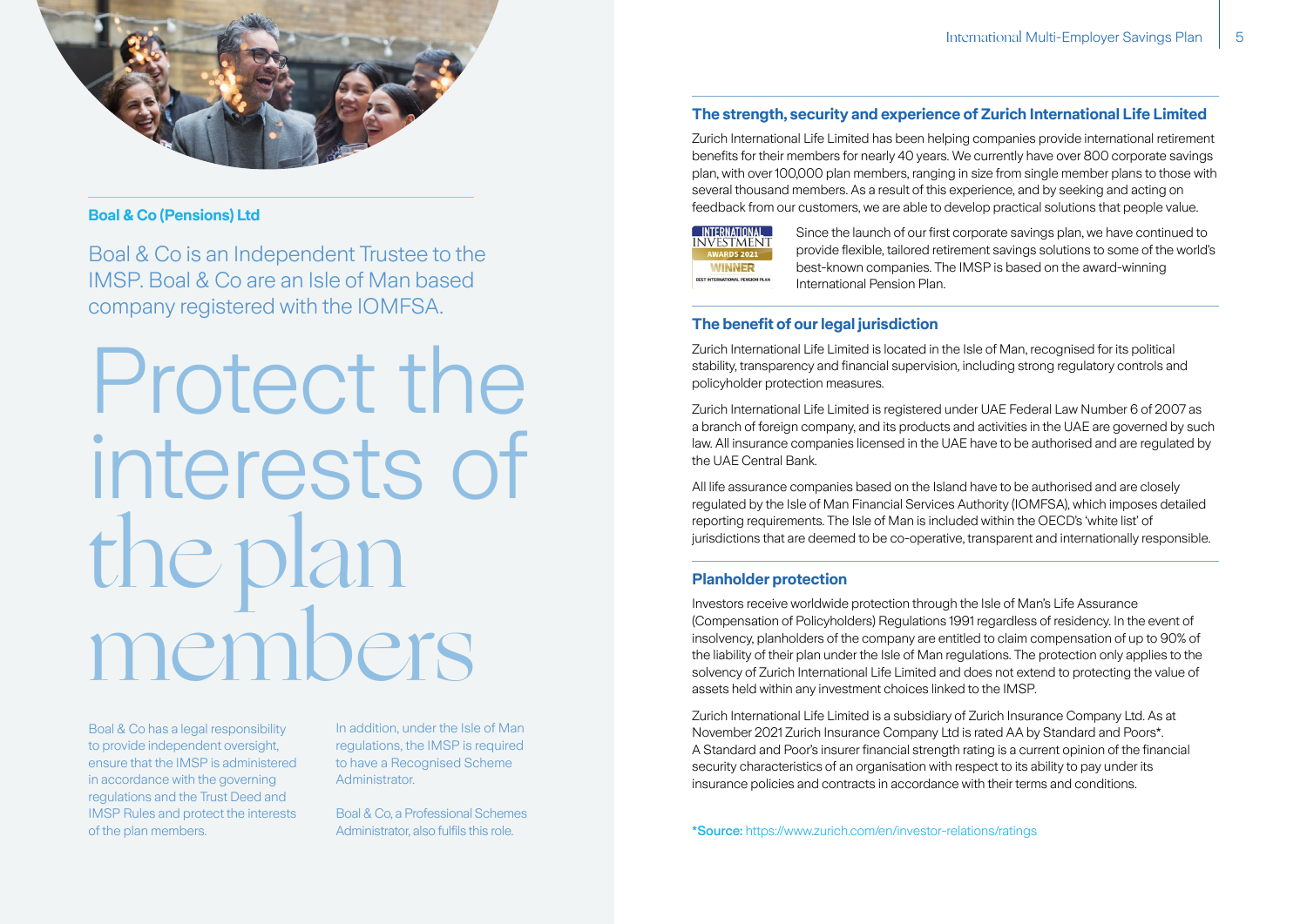## For more information about the IMSP

[Contact Zurich International](https://www.zurichinternational.com/contact/corporatesavings)  $\sum$